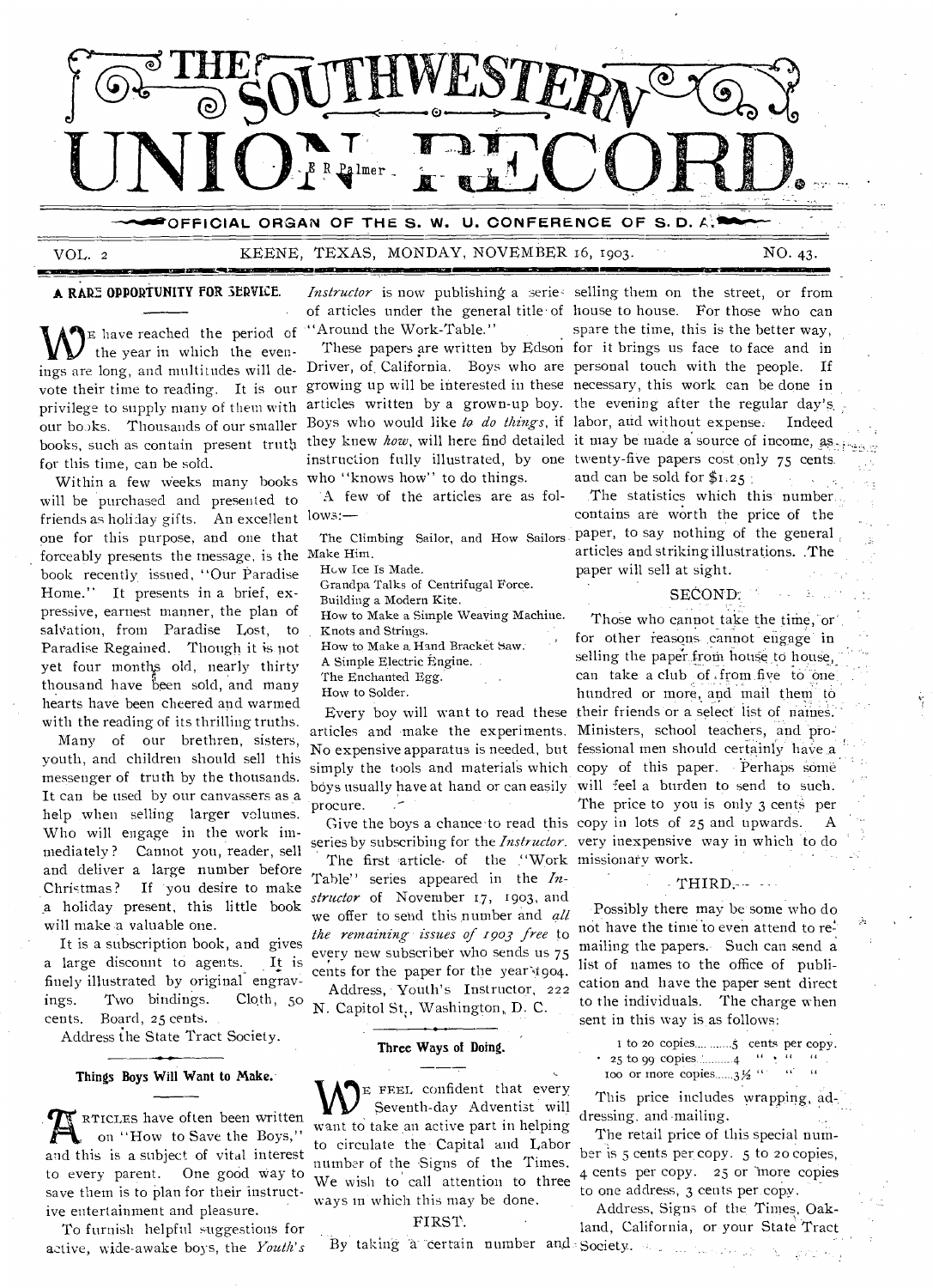#### SOUTHWESTERN UNION RECORD.

## Arkansas Department.

#### **The Tent Fund.**

Now we who were privileged to attend the camp meeting last summer appreciated . the new audience tent, which was sadly needed as every one knows. We. all belong to the Arkansas conference, and that tent is owned by the same conference, and many of us have had a share in the purchase of it. We have it nicely stored in a new tent house recently built and paid for. All the tents in the tent house are well sacked, and will always be shipped in that condition. Many who have attended our meetings from time to time realize that we are sadly in need of small tents as most of them leak very badly, and are past mending. Now what we want to do is to start a tent fund so as to be able to procure some tents before the camp meeting next year. Surely when we have made such good provisions for the care of \_the tents, you will all feel individually responsible in the matter, and deeply interested in helping us to raise a fund toward the same. In the foregoing article on "Camp Meeting Expenses" we suggested laying aside five cents a week; now we suggest FIVE CENTS A WEEK toward the tent fund, making a total of ten cents a week: Surely we can do that much to help the cause in our State. All donations should be sent to the Arkansas Tract Society, Springdale, Arkansas, where they will be gratefully received and promptly acknowledged by the secretary.

F. E. H.

# **Camp Meetin3 Fund.**

in the past to defray camp meeting that his courage is good, and he enexpenses from the tithe. For several joys his work, and that it is truly a reasons we do not want to continue needy field, and by the help of the that practice any longer. First, It is Lord he is endeavoring to sow the seed not • right, as the tithe is holy unto and lay the foundation for future **the Lord, to** be used for the spread of work such as preaching, etc. We **the gospel** message. Secondly, Camp would be glad to hear from others meeting expenses are quite heavy, and having a burden to sow the seeds of in paying them from the tithe we are truth for the field is wide, and the la- pletely disposed of its quota of "Obusing the money that rightfully be-borers are few. longs to the laborers, and thus we are depriving, them of what is due W. W. Palmer are at present making them. Let us not pursue this unwise their deliveries. They are having plan any longer. We have a sugges. excellent success and are of good tion to make. Let each one of our brethren and sisters from now on lay these would bring Arkansas to the

camp meeting fund. a part in this gospel message in these bless all' who make the same effort. last days; we all want-to see the work each bear his part of the burden, and the Lord will truly add his blessing. We want now to pay back to the con- ference the money we used last summer for camp meeting expenses because we owe the laborers on their last. year's work. They need the money, and we know that you want them to have it. and every little will help. Now while we want to pay our back indebtedness on camp meeting expenses, we also want to raise enough to bear the camp meeting expenses for next season, so when it comes time for the camp meeting, we can draw from the camp meeting fund. and not from the tithe. May the Lord help all to feel that they have a privileged responsibility in this. Send all donations to the

ARKANSAS TRACT SOCIETY, Springdale, Arkansas.

#### ITEMS OF INTEREST.

been delayed in getting started, but dred copies. • hope to devote their time to the work in the future.

THE practice in Arkansas has been him to consider the work. He writes BROTHER **W.** B. Randolph, of Locksburg, Arkansas, is canvassing for "Bible Readings." He felt burdthe need of getting the truth before *Signs* in the city of Lockesburg. the people where he is living, and also being influenced by letters written him from the tract society office urging

> BRETHREN L. C. Sommerville and A dozen canvassers like

aside FIVE CENTS A WEEK toward this front very speedily for they pay as miss it, and in the aggregate it will be blessing them. But the Lord is no rea great help to us. Now we all want spector of persons. He is ready to We will never they go, and the Lord is wonderfully

come up in this needy field, so let us delivering some, as well as taking a BROTHER Coyle Dasher• has been few orders the past week. He is young and has had very little experience in the canvassing work, but he writes that he is enjoying his work very much and feels that he wants to devote his life to it, and that 'he has had some blessed experiences while making his deliveries. His courage is good. Surely we do not know what the Lord has in store for us until we step out on His promises for He "is ah'e to do exceeding abundantly above all we can ask or think, according to the power that worketh in us." Eph.  $3:20.$ 

> BROTHER C. R. Dasher feels that. the Lord is leading him in 'the work, and he is of good courage.

BROTHER C. W. Cutter with other helpers whom he has secured is going to thoroughly canvass the city of Hot Springs for the special number of the *Signs.* 

BRETHREN Pickney and Hethcote, Little Rock, are going to take charge of Black Rock, have just started out of the *Sig-as* work in that place. in the canvassing work. They have They have already ordered five hun-*•* BROTHER **U.** Bender and wife, of

> THE Fayetteville church is planning to do a .good work with. the special number of the *Signs* in that city.

ened to take up the work, realizing the Capital and Labor number of the BROTHER Randolph is planning to sow the seeds of -truth as contained in

> LETTERS and pamphlets have been sent out from this office to our people throughout the State, and it is hoped that responses will be received from others who will take up the work of circulating • the timely number of the *Signs* that is to be out in a few days.

THE little company at Greenland are planning to enter the Signs campaign.

THE Fayetteville church has comject Lessons" paid for the same.. It surely has set a good example for the other churches to follow. We trust they will take heed and profit thereby. We have already gone far beyond the time allotted to us for the disposition

*[Continued on fourth page.]*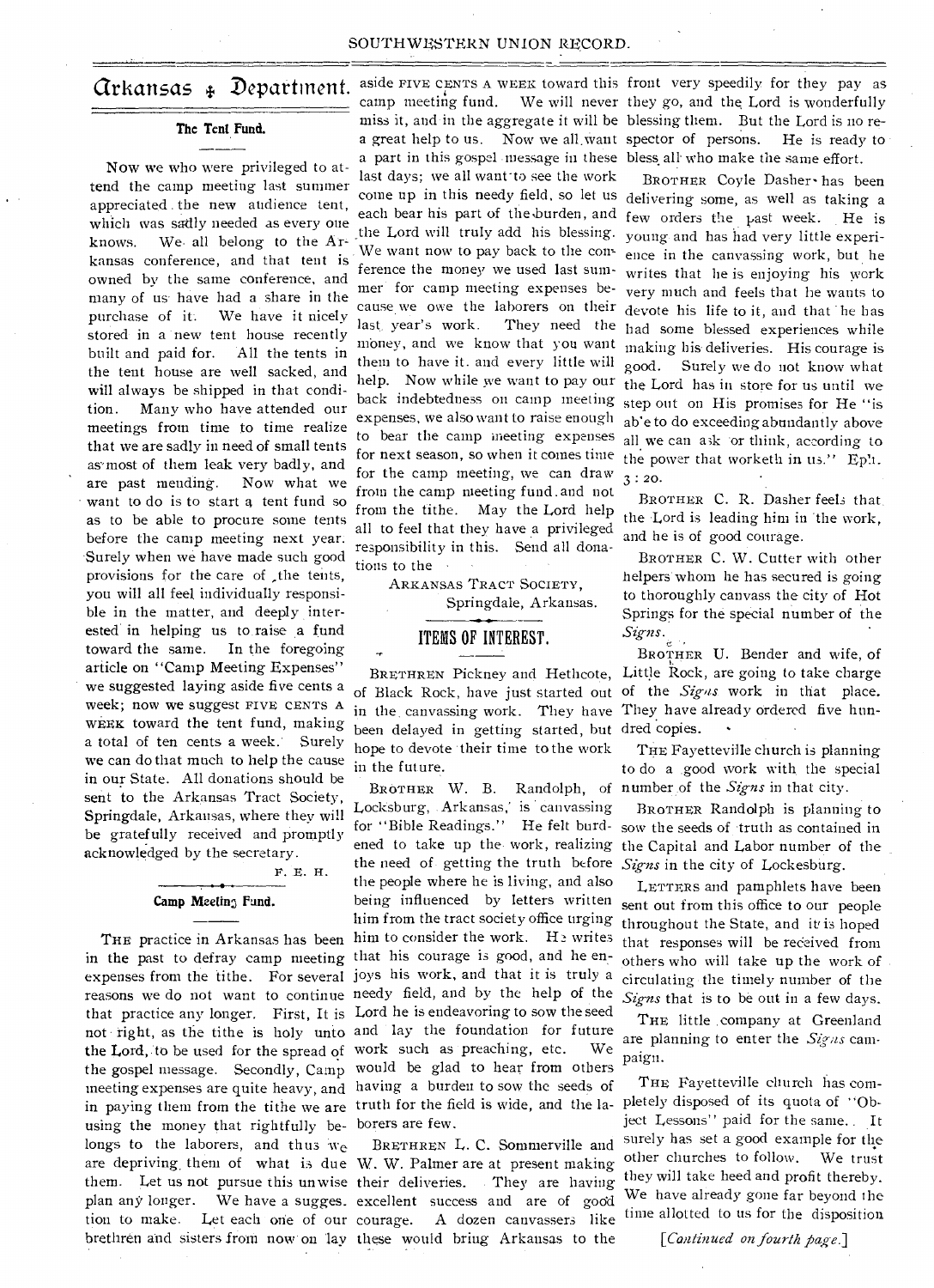#### SOUTHWESTERN UNION RECORD.

## $\div \overline{\mathbb{C}}$ exas Department. $\div$

#### **AN APPEAL.**

are receiving the Holy Spirit, and no than the world does either in politics  $\blacktriangledown$  WAKE; Arise, shine for thy light is come. Already many longer will the way be blocked by listless indifference. All that the Apostles did, every church member of today is to do. A work similar to that which the Lord did through His delegated messengers after the day of Pentecost He is waiting to do to-day."

A MIGHTY STRUGGLE IMPENDING.

President of the United States towards and tonic." the demands of the trades union leadpresidential election.

The publishers of the *Signs of the Times* are making every effort to bring out a special 24 page illustrated number. This number will be ready early this month and will be good reading from now until the close of the year. There will be articles from leaders on both sides of this great question. Each writer will set forth from his standpoint, his view of this mighty conflict, and the remedy for the difficulties now existing. Then,' without taking sides with either party, the Signs will set forth in clear lines what the Bible says of the present situation, the only remedy and final outcome.

Now! JUST NOW IS OUR OPPORTUNITY.

There is set before us now as a people the grandest opportunity to arrest the attention of the masses, and to give the world the great issues of the Third Angel's Message.

The Lord says: "When we have entire consecration, in whole-hearted service to Christ, God will 'recognize the fact by an outpouring of His Spirit without measure. If the signs that are thickening on every hand are not sufficient to arouse the sleeping energy of those who know the truth, then darkness proportionate to the light which has been shining will overtakethese souls."

#### A STIRRING APPEAL.

Elder A. G. Daniels, President of is greeting his many friends here. the General Conference, speaks of this movement in the following words; "I and lot to Mrs. Norris, and expects to Third Angel's Message in America to make his future home.

unite in the circulation of this special number of the *Signs*. Many millions the new Louse recently built by W. J. of people are most intensely interested . Gregory near the Bakery. in the struggle. Their fortunes and OUR citizens who have been taking their lives are involved in the final issue. Surely we can sell a million copies: We should show more zeal or this labor question. ' Let us prepare for a greater move than we have ever made."

WHO WILL RESPOND BY ACTION?

We call upon the entire Conference to arise and go to work with this special number of the *Signs.* Let all work whether you feel like it or not. The attitude taken recently by the "In this you will find both a stimulas

Let TEXAS sell its full -quota of ers is going to result in a struggle be- the million copies, and in this •way tween capital and labor that will con- call the attention of the people of the tinue from now until after the next Lone Star State to the great issues now before the world:

#### Do NOT DELAY.

Send in your order for a good large club of this special *Signs* on the subject of Capital and Labor. If .you are a member of a church give your order to the librarian of your church. If you are living at a distance from any church, send your order direct 'to E. Harris, Keene, Texas..

We desire that there should be no debts incurred in this move to scatter the truth, and therefore we ask that all send in cash with their orders. It will be so much more satisfactory when we get through with the effort if we find ourselves free of any debt with the Tract Society.

#### To OUR LEADERS

Superintendents of Districts, Ministers, Bible Workers, Colporteurs, Church School Teachers, Church and o'clock. Sabbath School officers, arrange yourselves as, leaders in this movement. Say to the rank and file of-our people, ''Be strong all ye people and work."

N. P. NELSON.

*President.Texas Conference.* 

#### **NOTES.**

been absent in the North since last Professor B. R. Shryock, also of Lanspring, returned last Wednesday and don's Conservatory and well known

wish to appeal to every believer in the move to Jewett soon, where he will ed with her singing. The programme

PROFESSOR Curtis has moved into

advantage of the chances for makinga little money in the cotton fields are returning to Keene for the winter.

MRS. J. M. Huguley went to Waco yesterday to visit her parents.

ELDER C. P. Haskell is expecting a car of very, fine northern apples at Cleburne to-day. - This will be a fine opportunity--to secure a supply of winter apples.

ELDER N.. P. Nelson is again on our streets although still suffering some. It is hoped that he will soon be restored to his usual health.

THE Keene church is making arrangements for a grand rally next Sabbath. Those having it in charge hope for much good to be accomplished by, it.

A MEETING was held in the chapel last night at which Brother J. F. Bahler outlined his plans for building a new Orphans' Home near Cleburne. At his request an advisory board' was elected to help thim in the work. At the close of his meeting a short meeting of the church was held.. A report from the church advisory committee was presented recommending that immediate steps be takan to build a church in Keene. A preliminary building committee composed of the following brethren was elected: C. N. Woodward, W. W. Eastman, T. W. Field, W. Atwood, B. F. Woods, J. W. Kirkpatrick, J. W. Ranson: This committee will hold,a meeting,at once, and report at a mass meeting to be held next Saturday night at eight

#### **A MUSICAL TREAT.**

 $\sigma$  HE greatest musical treat, probably, which the people of Keene have ever enjoyed will be given in the chapel on the evening of December *5.* 

ELDER C. P. Haskell, who has Conservatory at Dallas,. assisted by A. S. McCuLLY has sold his house of voice in that institution, and all It will consist of a song recital by Miss Helen Marie Day, of Landon's in Keene. Miss Day is the instructorwho have heard her have been-charm-

*[Continued on fourth page.]*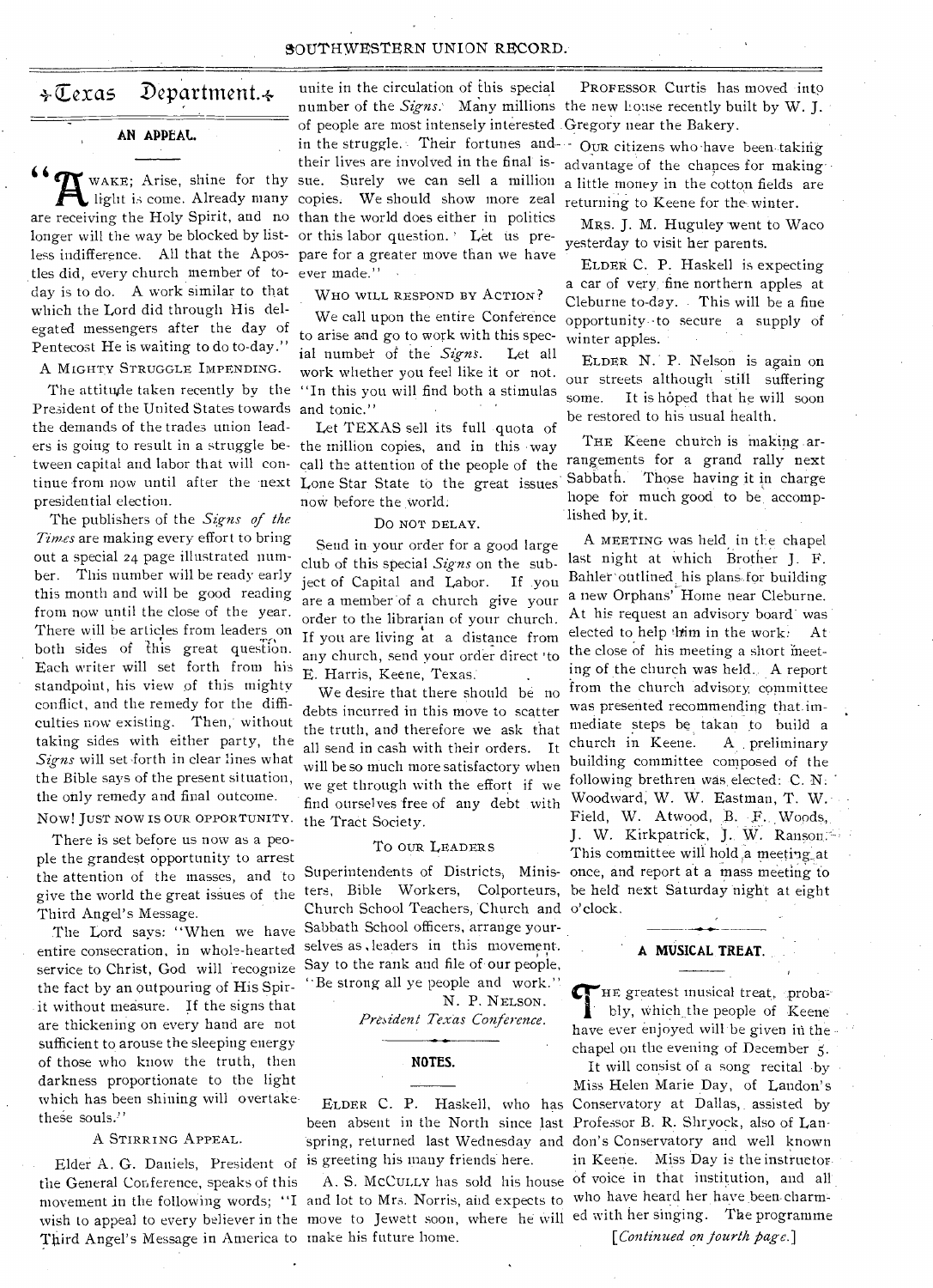# $\triangleleft$  The + Union + Record.  $\triangleleft$

| A WEEKLY JOURNAL<br>Published by the Southwestern Union Con-<br>ference of the Seventh-day Adventists.    |
|-----------------------------------------------------------------------------------------------------------|
| C. N. WOODWARD, $\cdot \cdot \cdot \cdot$ - Editor<br>and Business Manager.                               |
| N. P. NELSON, - - - - Associate Editor.                                                                   |
| Subscription Price, per year, $\cdot \cdot \cdot$ $\cdot$ \$.50<br>Clubs of Ten, one year, $- - - - 4$ 50 |
| AGENTS:                                                                                                   |

Oklahoma Tract Society, Oklahoma City, Oklahoma.

Arkansas Tract Society, Springdale, Arkansas Texas Tract Society, Keene, Texas.

All papers will be discontinued when the time expires, unless promptly renewed.

Subscribers who do not receive their paper regularly should notify the office of publicaare 'not responsible for the mailing of the papers.

Money, or letters, should not be sent to individuals. All business communications should be addressed, and all remittances and money orders made payable to the S. W. U. RECORD, Keene, Johnson County, Texas.

Entered October 24, 1902 at Keene, Texas, assecond-class matter, under Act of Congress of March 3, 1879.

#### **A Change at Kansas City.**

**DENOTHER B. R. Nordyke who**<br>
has been for nine years Man-ROTHER B. R. Nordyke who left for Oakland, California, Novem- the way. Brother Nordyke will fill. .

counts were found to be correct in will be very instructive as well as  $en$ every particular, and the business in tertaining. Brethren H. H. Hall and W. R. Beatty have just finished auditing his a satisfactory condition.

number" of the *Signs of the Times.* 

**FETTERS** were sent out last week [*Continued from second page.*]<br>
to all whose subscriptions have of the books, and unless we arouse **EXTERS** were sent out last week Conference. In it are found every into the kingdom. week notices and appointments which

#### Seeing as God Sces.

THOUGHTS suggested by sermon preached in the Chapel by Elder J P. Lorenz.

tion and not the Tract Society, as the latter God sees. First we notice that there E ARE going to see how many of our young people see as are two ways of seeing,—with the natural eye and with the spiritual eye. We see with the natural eye as Job describes it in Job 19 : 26: "And though after my skin worms destroy this body, yet in my flesh shall I see God." Another example is found in 2 Kings  $6:15-17$ . There the young man could only see with the natural eye at first, but when God opened his eyes, he saw things as they really were, as God saw them.

Dear reader, how are you seeing ? Are you gliding along unthoughtful ager of the Kansas City Branch of the of the future? May God forbid that Pacific Press Publishing Company, any of our readers should perish by The Lord sees that His ber 9th. This has been made neces- people are going to serve Him. Are sary by the sickness of the Manager you going to see that way? Read the of one of the important departments Word while you have it with you, and in the Oakland office, whose place ask the Lord daily to help you to see as God sees. 'W. L. NEWTON.

*[Continued from third page.]* 

spend several weeks in helping Broth- the Academy in a worthy cause, and All donations will be promptly acer Cochran get acquainted with his don't forget that our interests are all knowledged and gratefully received new work and in looking after the in- bound up with those of Keene Acad- by the Arkansas tract society. terests of the "Capital and Labor emy. Tickets now for sale at the Post office. Prices 15 and 25 cents.

## *[Continued from second page.]*

expired, with a request that they re-ourselves to the situation, our voices new at once. Some have already re-I am afraid will be somewhat faint sponded, but many have not, and un-when the song of jubilee is sung. less they do so soon 'we shall have to We all want to have a part in that cut their names off our lists. This we song, and with a little consecrated dislike to do very much. On the con-energy and backbone there is no trary the paper should go to every reason why we should not. But a Sabbath-keeping family in this Union listless indifference will never take us

it is desired all should see. Will you elderly couple of Gravette, have not renew at once, and secure another. worked twenty hours, made sixteen BROTHER and Sister Moss, an exhibitions, taken four orders for books and sixteen for helps, value five dollars and six dollars respectfully.

> THE school at Springdale now has thirty pupils enrolled with the prosprct of more coming. It is doing good work and everything is progressing harmoniously and satisfactoraly.

## $\mathbf{Notice.}$

books, and inform us that the ac- will lean towards the religious, and copy of this number of the *Signs*, The proceeds will be used in pur-copy for, in over two-thirds of the Brother James Cochran, who has chasing a microscope for the Academy towns in this State where papers are been Secretary of the Missouri Tract something which has been badly need- published there are none of our people Society for ten years, takes the place ed for several years. It is hoped the to canvass the place. If each one made vacant in Kansas City. Broth- people of our little village will realize will give a little, it will not take long er Hall, who is Manager of the Book what they will miss if they do not at- to make up the required amount. and Periodical department of the Oak- tend. Let all remember, also, that May the dear Lord burden the hearts land office, and Brother Beatty who besides the high-grade entertainment of the good brothers and sisters to works in the same department, will they will receive, they will be helping help in this important campaign. OUR sister states are making a special effort to send a copy of the -Capital, and Labor number of the *Signs* to the news-paper editors in their state; and through the kindness of the Pacific Press they will be mailed from there free of cost. All it will cost us will be three cents a copy, but we have an aggregate of two hundred and fifty and three hundred editors in this State, which means 'an outlay of about nine dollars. We do not feel that we can take this money from the tract society or conference, but it must be made up by donations. We do not want to fall behind on this important line of missionary work. The daily and weekly newspapers have much to do with moulding public opinion. Every editor should have a and the only way that we can reach the most of them is to send them a

> F. E. HEERMANN, *Secretary.*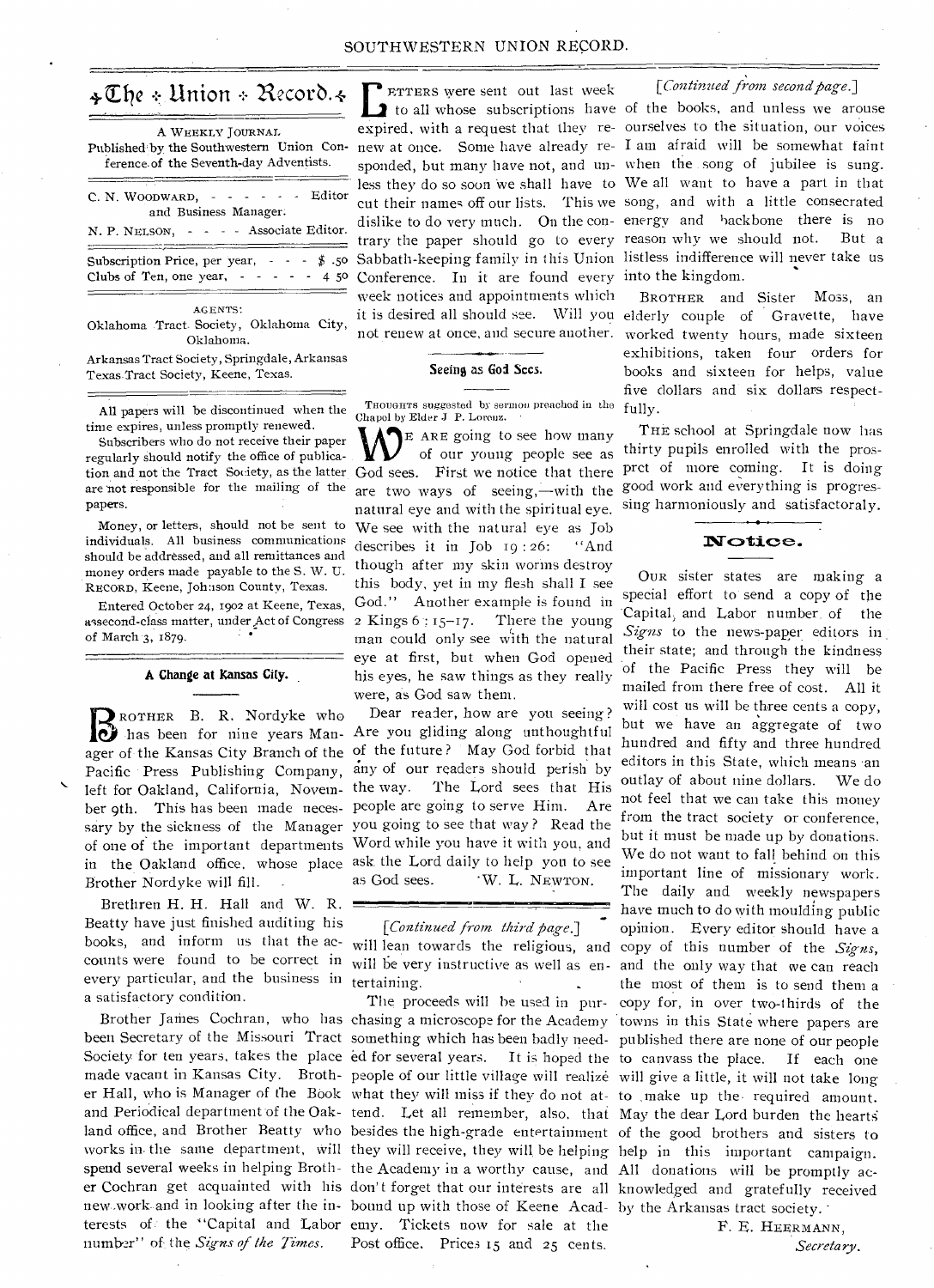#### SOUTHWESTERN UNION RECORD.

#### **NOTICE TO CHURCHES.**

Tract Society, also send all tithe and donations to the same, and please state what church should receive the credit for the same.

OKLAHOMA TRACT SOCIETY.

**NOTICE•** 

Vaktare), will be published the last a church by Elder Field. paper, *(Christlicher Hausfreund)*<br>
buting Normeon paper *(Eugenselists*) 0LIDAy numbers of the German *DanisJi-SorWegian* paper *(Erangeliels Sendebud,)* and Swedish paper *(Szons*  of November.

four pages each, and will be fully illustrated. The price will be five cents for single copies, and three cents each when ordered in lots of ten or more. Let all our people who speak these languages, scatter this number of these papers like leaves in autumn.

Orders may be sent direct to the International Publishing Association, College View, Neb.-

## $\overline{\phantom{a}}$ **THE FIELD.**

PAUL'S VALLEY.—I was at Paul's Valley November 5-it, holding nine meetings. On the Sabbath a church of twelve members was organized with a full set of officers. We had good meetings; quite an interest was manifested by some outside people. At the last meeting, when I spoke on the 'Seal of God and the Mark of the Beast, I asked how many there were who wanted to stand on the Lord's side in this question, and several besides our own people stood up. One man who attended only two meetings came' forward at the close of the meeting and said he would keep the Sabbath from now on.

There is a good prospect, of having a strong church here in the near future. Elder Sommerville started the work here last year, . and Brother Adams and others have held the fort so far and brought a few new ones in. They expect to open a church school by December 1. All they need now is a good place to meet and hold their school in. G. F. H.

SEND all orders for Sabbath School Shultz to be present, or some other ed. My hope and prayer is that this supplies, and all publications to the <sup>minister</sup> if he cannot come. We hope good work of canvassing may go with ember. The brethren extend a cor- Now, if this work could be followed dial invitation to the neighboring up by some good minister, there would churches to attend. We expect Elder doubtless be greater good accomplishsome of our German brethren in Ok- more power than ever before, and thus lahoma will visit us during that time. hasten the coming and kingdom of G. F. H.

> OKMULGEE AND LENNA, I. T.-September 17 I joined Elder Field in a tent effort at Okmulgee, Indian Territory. We held meetings five week's bat were hindered by rain a part of the ime. A number decided to obey e ght of whom together with nine old Sabbath-keepers were organized into

I then visited Lenna, I. T. where I These, papers will contain twenty- had labored before camp meeting. We held a two week's meeting here, Brother Field coming in time for the last week. Quarterly meeting was held and another was added to the church. • The brethren here are all of good courage, and are making an earnest endeavor to live out the truth.

> Pray for the work in the Indian T\_rritory, Brethren. It is a hard field, but there are honest souls here who are longing for the truth, and we. are the ones to carry it to them.

> We have only a short time in which to work; and unless we improve it, we will never know the blessing that comes from a knowledge of having done our duty. E. L. MAXWELL.

> W. H. WHITE writes that he is holding meetings in a school house near Hulen. The interest is fair; 150 being out the Sunday night before,  $($  sovember  $I$ .)

#### From the Canvassers.

ISAAC BAKER.—I have just returned home from making my delivery of books, in company with Brethren Hickman, Pruett and Thompson.

All of us had good deliveries save Brother Thompson. His books were delaYed, and I do not know whether he has received them yet or not.

Brethren, just think of the sermons used judiciously. contained in those books. There are several thousand sermons now in the We are sending out many, sample reach of those people. Who knows copies. If you receive one please con-

 $\mathcal{O}$ klahoma  $\ast$  Department. will be dedicated on the 12th of Dec-through the efforts put forth there. our Lord and Saviour Jesus Christ.

## **fhliday** Ellison , of **the German, Swedish and Danish Papers.**

THERE are to be ..holiday editions of the German, Swedish, and Danish papers published at College View, Nebraska. These "specials" will contain twenty-four pages and cover, and will be fully illustrated. Such topics as the Signs of our times, the. Eastern question, .and Second Coming of Christ, Labor and Capital, the Third Angel's Message, and others of equal interest will be considered.

The publishers of the *Signs of the*  Times have reduced the beautiful and impressive double-page illustration which they are using in the special Labor and Capital number, for each of these foreign issues. This adds greatly to the attractiveness and will enable those who. are working for the *Signs of the Times* to easily circulate these papers for the illustration will show that they are somewhat similar.

Are there not many of our 'readers who know of those in their vicinity who speak these languages? If so, would 'it not be well to order enough copies to supply each of <sup>#them?</sup>

And then there is another phase of the question which demands our attention: In the cities of New York, Paila lelphia, St. Louis, Milwaukee, Cincinnati, and Chicago there are more than four million Germans, Swedes, and Danes.' There are workers who would gladly carry these truth-filled papers to this people if. the papers were furnished them. They cannot afford to purchase and use them themselves, however. Donations: for... this purpose are being received by the. International Publishing Company, College View, Nebrasba. There are now some three hundred will be  $3$  cents each where ten or more nore copies of books placed in the  $2r$  ordered at one time. Fifteen or more copies of books placed in the are ordered at one time. Fifteen hands of the people of Greer county. thousand copies of each paper can be

SHATTUCK.—The Shattuck church the good that may be accomplished sider it an invition to subscribe.